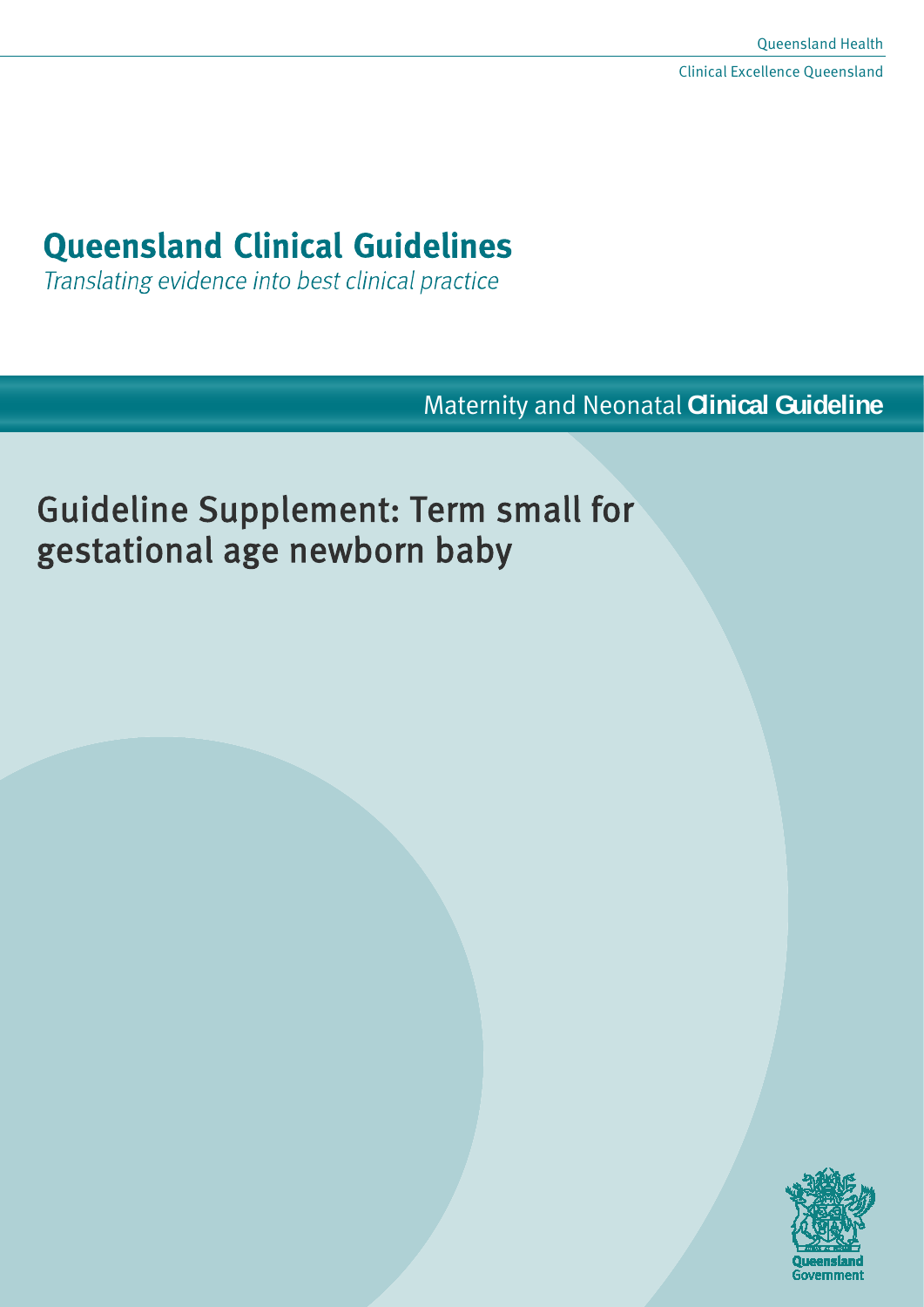#### **Table of Contents**

| 1              |  |
|----------------|--|
| 1 <sub>1</sub> |  |
| 12             |  |
| 1.3            |  |
| 1.4            |  |
| $\overline{2}$ |  |
| 2.1            |  |
| 2.2            |  |
| 2.3            |  |
| 2.3.1          |  |
| 2.4            |  |
| 2.5            |  |
| 2.6            |  |
| 3 <sup>1</sup> |  |
| 3.1            |  |
| $\overline{4}$ |  |
| 41             |  |
| 4.2            |  |
| 4.3            |  |
| 4.3.1          |  |
| 4.3.2          |  |
| 4.3.3          |  |
| 4.4            |  |
| 4.5            |  |
| 4.6            |  |
|                |  |

#### **List of Tables**

© State of Queensland (Queensland Health) 2022



This work is licensed under a Creative Commons Attribution-NonCommercial-NoDerivatives V4.0 International licence. In essence, you are free to copy and<br>communicate the work in its current form for non-commercial purposes, nd/4.0/deed.en

For further information contact Queensland Clinical Guidelines, RBWH Post Office, Herston Qld 4029, email Guidelines@health.qld.gov.au, For permissions beyond the scope of this licence contact: Intellectual Property Officer, Queensland Health, GPO Box 48, Brisbane Qld 4001, email ip\_officer@health.qld.gov.au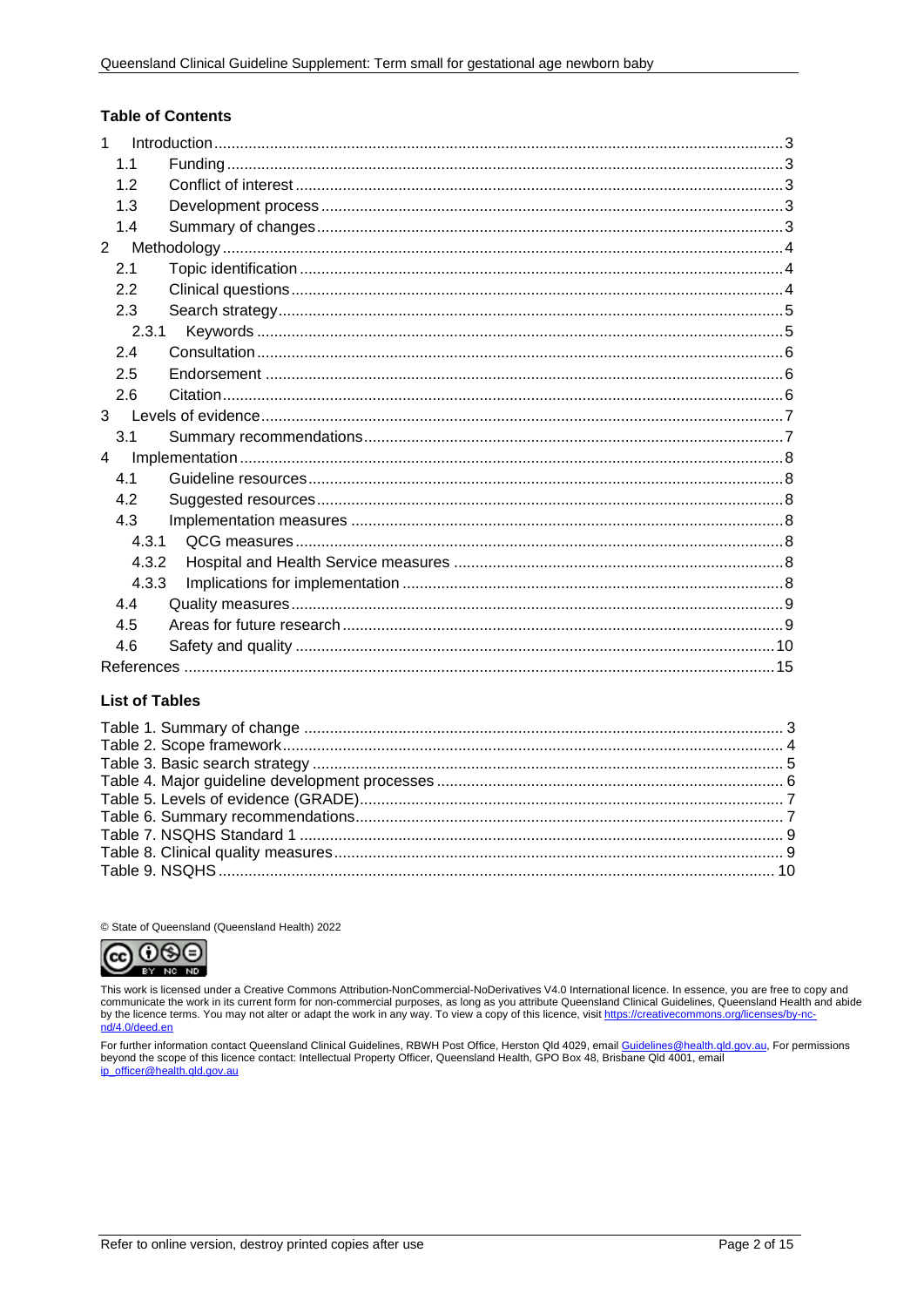# <span id="page-2-0"></span>**1 Introduction**

This document is a supplement to the Queensland Clinical Guideline (QCG) *Term small for gestational age baby.* It provides supplementary information regarding guideline development, makes summary recommendations, suggests measures to assist implementation and quality activities and summarises changes (if any) to the guideline since original publication. Refer to the guideline for abbreviations, acronyms, flow charts and acknowledgements.

## <span id="page-2-1"></span>**1.1 Funding**

The development of this guideline was funded by Healthcare Improvement Unit, Queensland Health. Consumer representatives were paid a standard fee. Other working party members participated on a voluntary basis.

## <span id="page-2-2"></span>**1.2 Conflict of interest**

Declarations of conflict of interest were sought from working party members as per the Queensland Clinical Guidelines *[Conflict of Interest](http://www.health.qld.gov.au/qcg/development#coi)* statement. No conflict of interest was identified.

## <span id="page-2-3"></span>**1.3 Development process**

<span id="page-2-4"></span>This version of the guideline followed the QCG [full review](https://www.health.qld.gov.au/__data/assets/pdf_file/0025/364723/o-developprocess.pdf) process.

## **1.4 Summary of changes**

Queensland clinical guidelines are reviewed every 5 years or earlier if significant new evidence emerges. [Table 1](#page-2-5) provides a summary of changes made to the guidelines since original publication.

<span id="page-2-5"></span>Table 1. Summary of change

| <b>Publication date</b><br>Endorsed by:                                                                                    | <b>Identifier</b>                                                                   | <b>Summary of major change</b>                                                                                                                                                                                                                                                                      |  |
|----------------------------------------------------------------------------------------------------------------------------|-------------------------------------------------------------------------------------|-----------------------------------------------------------------------------------------------------------------------------------------------------------------------------------------------------------------------------------------------------------------------------------------------------|--|
| December 2010                                                                                                              | MN1012.16-V1-R13                                                                    | First publication                                                                                                                                                                                                                                                                                   |  |
| August 2011<br><b>QCG Steering Committee</b>                                                                               | MN10.16-V2-R15<br>Review date extended. Identifier updated.<br>Program name updated |                                                                                                                                                                                                                                                                                                     |  |
| <b>July 2016</b><br><b>QCG Steering Committee</b><br>Statewide Maternity and<br><b>Neonatal Clinical Network</b>           | MN16.16-V3-R21                                                                      | Full review<br>Removed content covered in subsequently<br>published Queensland Clinical Guidelines<br>and referenced these guidelines<br>Removed antenatal specific care<br>Amended small for gestational age (SGA)                                                                                 |  |
| (Q/d)                                                                                                                      |                                                                                     | risk factors to risk factors specific for the term<br>SGA baby<br>Expanded parental considerations                                                                                                                                                                                                  |  |
| November 2016<br><b>Clinical lead</b>                                                                                      | MN16.16-V4-R21                                                                      | Section 3.3 Investigations: Table 7<br>Changed from: 'Chromosomes BoBs and<br>SNP array in all cases' to 'SNP array (single<br>nucleotide polymorphism) plus consider FISH<br>(fluorescence in situ hybridization) if clinical<br>suspicion of specific conditions (e.g. trisomy<br>21, 13, or 18)' |  |
| <b>March 2022</b><br><b>QCG Steering Committee</b><br>Statewide Maternity and<br><b>Neonatal Clinical Network</b><br>(Q/d) | MN22.16-V5-R27                                                                      | <b>Full review</b><br>• Deleted<br>○ Content included in Queensland Clinical<br>Guideline: Standard care<br>• Updated<br>o Definitions and terminology<br>o References                                                                                                                              |  |

Refer to online version, destroy printed copies after use Page 3 of 15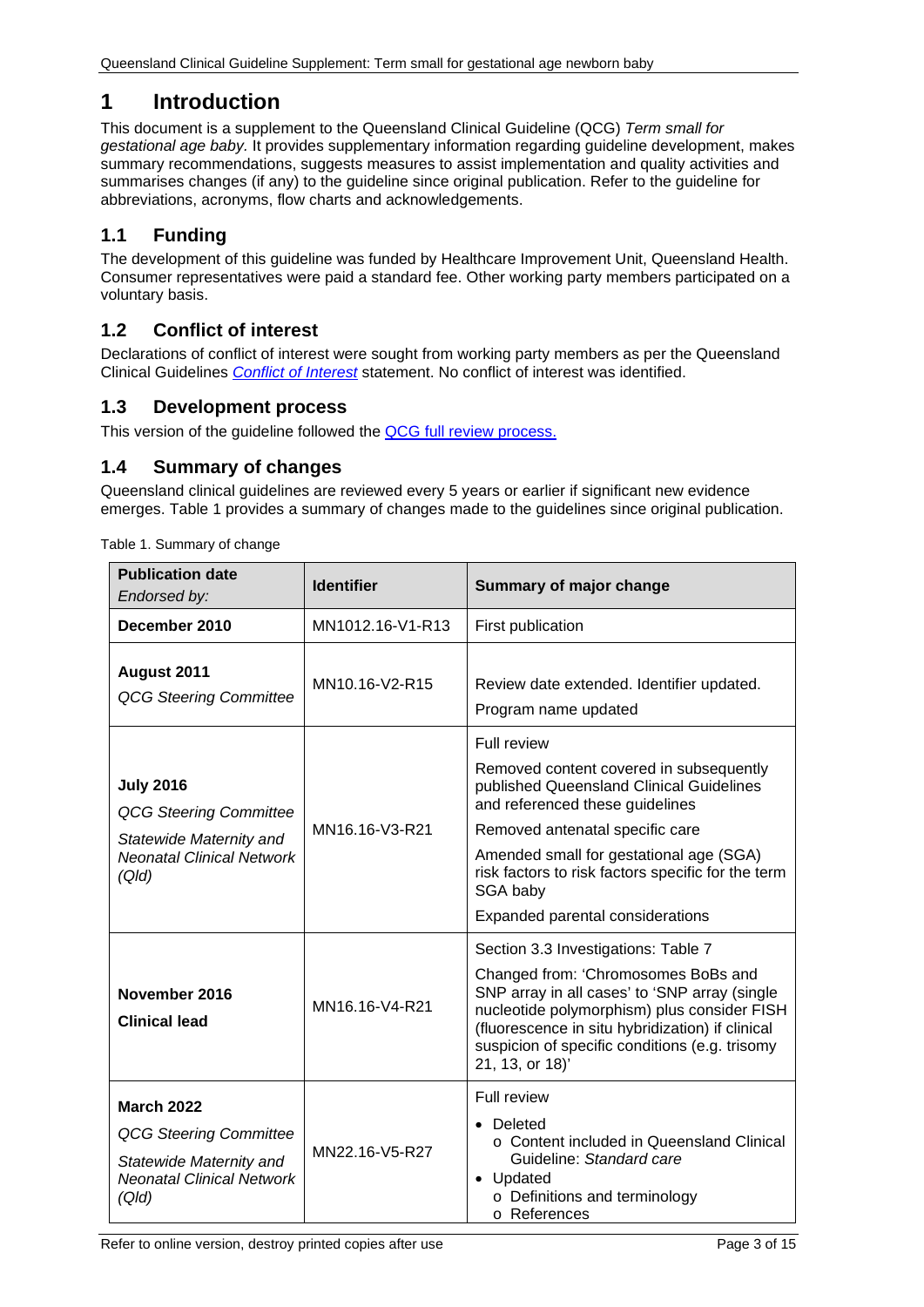# <span id="page-3-0"></span>**2 Methodology**

Queensland Clinical Guidelines (QCG) follows a rigorous process of guideline development. This process was endorsed by the Queensland Health Patient Safety and Quality Executive Committee in December 2009. The guidelines are best described as 'evidence informed consensus guidelines' and draw from the literature, the evidence base of existing national and international guidelines and the expert opinion of the working party.

## <span id="page-3-1"></span>**2.1 Topic identification**

The topic was identified as a priority by the Statewide Maternity and Neonatal Clinical Network at a forum in 2009.

The scope of the guideline was determined using the following framework.

<span id="page-3-3"></span>

|  | Table 2. Scope framework |
|--|--------------------------|
|--|--------------------------|

| <b>Scope framework</b>                                                                                                                                                                                                                                                                                                                                               |                                                                                                                                                                                                                                                                                       |  |  |
|----------------------------------------------------------------------------------------------------------------------------------------------------------------------------------------------------------------------------------------------------------------------------------------------------------------------------------------------------------------------|---------------------------------------------------------------------------------------------------------------------------------------------------------------------------------------------------------------------------------------------------------------------------------------|--|--|
| <b>Population</b>                                                                                                                                                                                                                                                                                                                                                    | Babies born at greater than 37 weeks $+0$ days gestation with a birth weight<br>less than the 10th percentile for gestation and sex or identified with fetal growth<br>restriction                                                                                                    |  |  |
| <b>Purpose</b>                                                                                                                                                                                                                                                                                                                                                       | Identify contemporary evidence related to:<br>Terminology used to describe the baby/fetus with:<br>o Small for gestational age (SGA)<br>○ Growth restriction<br>Diagnosis, assessment, and management                                                                                 |  |  |
| Outcome                                                                                                                                                                                                                                                                                                                                                              | Support:<br>• Early and correct identification of term babies with SGA and/or growth<br>restriction<br>Best practice management, including:<br>o Assessment and diagnosis<br>○ Care considerations<br>o Discharge planning<br>o Long term implications<br>o Follow up recommendations |  |  |
| Antenatal diagnosis and management of fetal growth restriction<br>Intrapartum care of a pregnant woman with a suspected SGA baby<br>Care of babies with birth weight less than 1500 grams<br><b>Exclusions</b><br>Care of preterm babies (less than $37 + 0$ weeks gestation)<br>Management of related conditions (e.g. hypoglycaemia, jaundice) or<br>abnormalities |                                                                                                                                                                                                                                                                                       |  |  |

## <span id="page-3-2"></span>**2.2 Clinical questions**

The following clinical questions were generated to inform the guideline scope and purpose:

- What definitions and terminology describe term small babies and babies with growth restriction?
- How is SGA and/or growth restriction of the newborn (GRN) diagnosed?
- What additional care is recommended for a baby with SGA/GRN?
- What are the ongoing health implications?
- What discharge planning and follow up is recommended?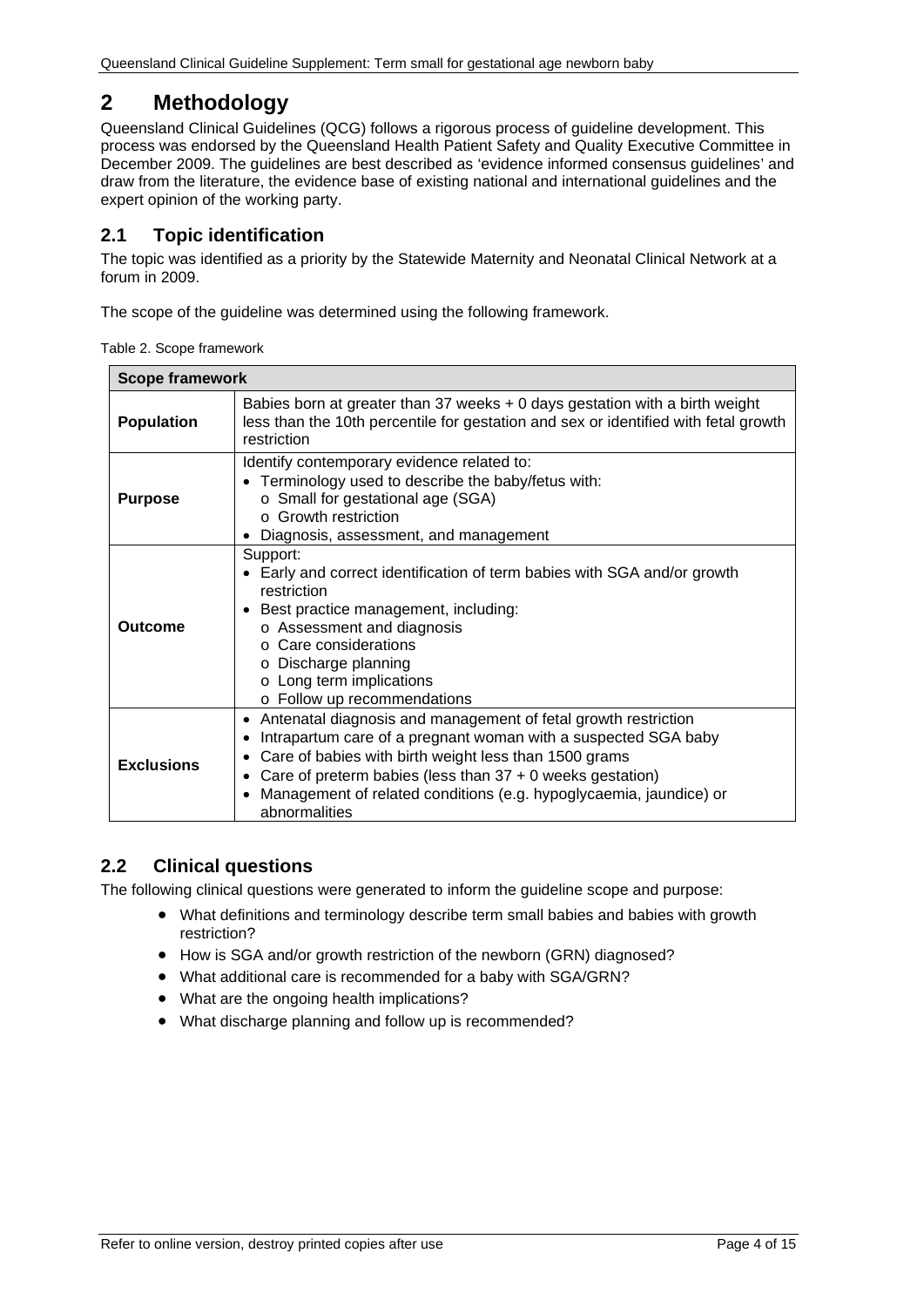## <span id="page-4-0"></span>**2.3 Search strategy**

A search of the literature was conducted during July 2021–January 2022. The QCG search strategy is an iterative process that is repeated and amended as guideline development occurs (e.g. if additional areas of interest emerge, areas of contention requiring more extensive review are identified or new evidence is identified). All guidelines are developed using a basic search strategy. This involves both a formal and informal approach.

<span id="page-4-2"></span>Table 3. Basic search strategy

| <b>Step</b>    |                                                                                                             | <b>Consideration</b>                                                                                                                                                                                                                                                                                                                                                                                                                                                                                                                                 |  |
|----------------|-------------------------------------------------------------------------------------------------------------|------------------------------------------------------------------------------------------------------------------------------------------------------------------------------------------------------------------------------------------------------------------------------------------------------------------------------------------------------------------------------------------------------------------------------------------------------------------------------------------------------------------------------------------------------|--|
| 1 <sub>1</sub> | Review clinical guidelines<br>developed by other<br>reputable groups relevant to<br>the clinical speciality | • This may include national and/or international guideline<br>writers, professional organisations, government<br>organisations, state based groups.<br>• This assists the guideline writer to identify:<br>o The scope and breadth of what others have found useful<br>for clinicians and informs the scope and clinical question<br>development<br>o Identify resources commonly found in guidelines such as<br>flowcharts, audit criteria and levels of evidence<br>o Identify common search and key terms<br>o Identify common and key references |  |
| 2.             | Undertake a foundation<br>search using key search<br>terms                                                  | • Construct a search using common search and key terms<br>identified during Step 1 above<br>Search the following databases<br>$\bullet$<br>o PubMed<br>o CINAHL<br>o Medline<br>o Cochrane Central Register of Controlled Trials<br>o EBSCO<br>o Embase<br>Studies published in English less than or equal to 5 years<br>previous are reviewed in the first instance. Other years<br>may be searched as are relevant to the topic<br>• Save and document the search<br>Add other databases as relevant to the clinical area                          |  |
| 3.             | Develop search word list for<br>each clinical question                                                      | • This may require the development of clinical sub-questions<br>beyond those identified in the initial scope.<br>• Using the foundation search performed at Step 2 as the<br>baseline search framework, refine the search using the<br>specific terms developed for the clinical question<br>• Save and document the search strategy undertaken for<br>each clinical question                                                                                                                                                                        |  |
| 4.             | Other search strategies                                                                                     | • Search the reference lists of reports and articles for<br>additional studies<br>Access other sources for relevant literature<br>o Known resource sites<br>o Internet search engines<br>o Relevant textbooks                                                                                                                                                                                                                                                                                                                                        |  |

#### <span id="page-4-1"></span>**2.3.1 Keywords**

The following keywords were used in the basic search strategy:

small for gestation, SGA, fetal growth restriction, FGA, intrauterine growth restriction, IUGR, growth restriction in the newborn, GRN, term neonate, low birth weight, LBW, temperature, infection, infant feeding, symmetrical growth, asymmetrical growth, postnatal care

Other keywords may have been used for specific aspects of the guideline.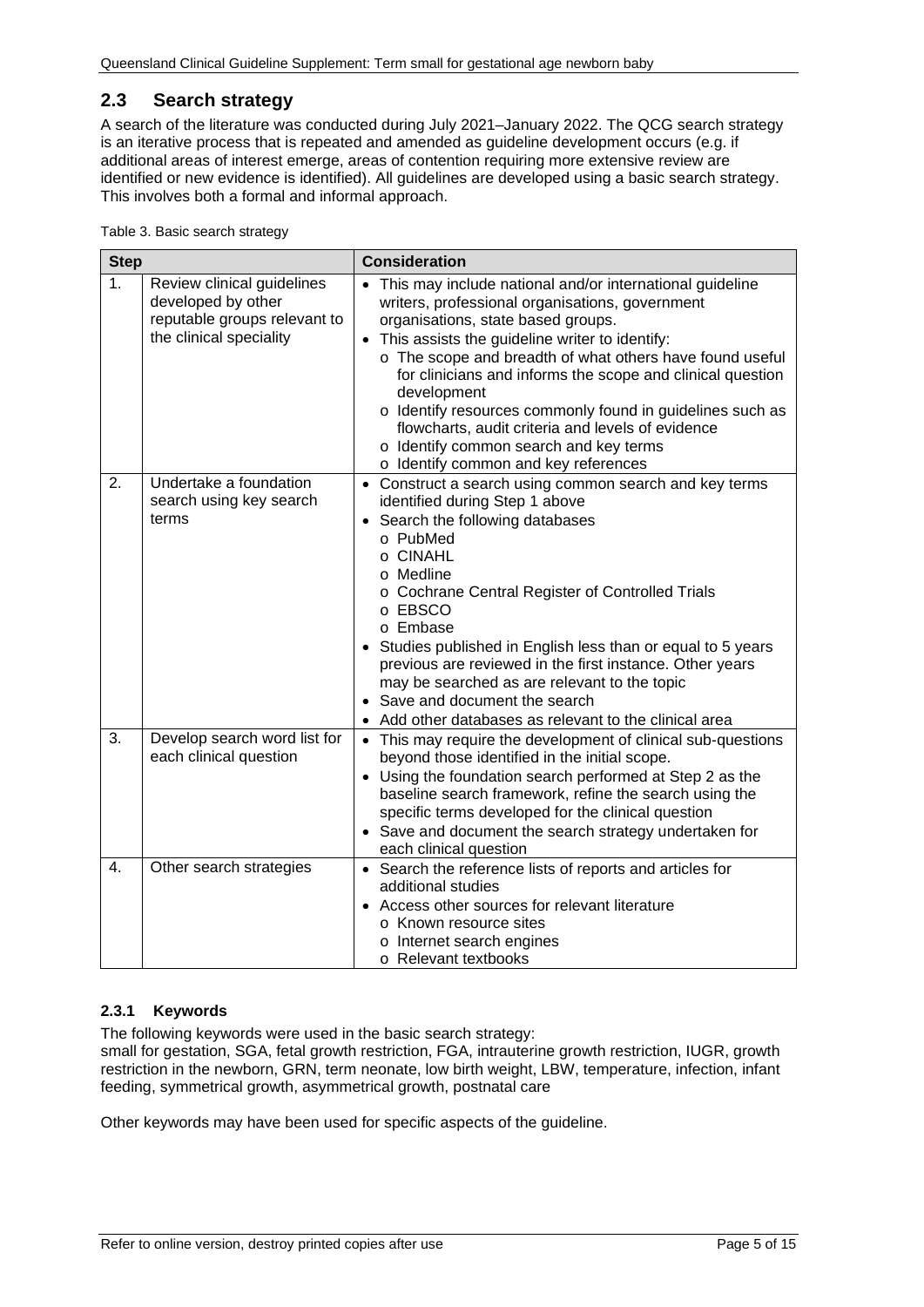## <span id="page-5-0"></span>**2.4 Consultation**

Major consultative and development processes occurred between December 2021 and February 2022.

| rapio 1. major galaolino dovolophioni processos                                                                                                                                                                                                                                                                                                                                                                                                        |                                                                                                                                                                                                                                                                                             |  |  |  |
|--------------------------------------------------------------------------------------------------------------------------------------------------------------------------------------------------------------------------------------------------------------------------------------------------------------------------------------------------------------------------------------------------------------------------------------------------------|---------------------------------------------------------------------------------------------------------------------------------------------------------------------------------------------------------------------------------------------------------------------------------------------|--|--|--|
| <b>Process</b>                                                                                                                                                                                                                                                                                                                                                                                                                                         | <b>Activity</b>                                                                                                                                                                                                                                                                             |  |  |  |
| <b>Clinical lead</b>                                                                                                                                                                                                                                                                                                                                                                                                                                   | • The nominated co-clinical leads were approved by QCG Steering<br>Committee                                                                                                                                                                                                                |  |  |  |
| • Consumer participation was invited from a range of consumer focused<br><b>Consumer</b><br>organisations who had previously accepted an invitation for on-going<br>participation<br>involvement with QCG                                                                                                                                                                                                                                              |                                                                                                                                                                                                                                                                                             |  |  |  |
| • An EOI for working party membership was distributed via email to<br>Queensland clinicians and stakeholders in November 2021<br>The working party was recruited from responses received<br>$\bullet$<br><b>Working party</b><br>Working party members who participated in the working party consultation<br>$\bullet$<br>processes are acknowledged in the guideline<br>Working party consultation occurred in a virtual group via email<br>$\bullet$ |                                                                                                                                                                                                                                                                                             |  |  |  |
| <b>Statewide</b><br>consultation                                                                                                                                                                                                                                                                                                                                                                                                                       | Consultation was invited from Queensland clinicians and stakeholders<br>$\bullet$<br>during December 2021<br>Feedback was received primarily via email<br>٠<br>All feedback was compiled and provided to the clinical lead and working<br>$\bullet$<br>party members for review and comment |  |  |  |

<span id="page-5-3"></span>

| Table 4. Major guideline development processes |  |  |  |
|------------------------------------------------|--|--|--|
|------------------------------------------------|--|--|--|

## <span id="page-5-1"></span>**2.5 Endorsement**

The quideline was endorsed by the:

- Queensland Clinical Guidelines Steering Committee in March 2022
- Statewide Maternity and Neonatal Clinical Network (Queensland) in March 2022

## <span id="page-5-2"></span>**2.6 Citation**

The recommended citation of Queensland Clinical Guidelines is in the following format:

Queensland Clinical Guidelines. [**Insert Guideline Title**]. Guideline No. [**Insert Guideline Number**]. Queensland Health. [**Insert Year of Publication**]. Available from: [www.health.qld.gov.au/qcg.](http://www.health.qld.gov.au/qcg)

#### **EXAMPLE:**

Queensland Clinical Guidelines. Normal birth. Guideline No. MN17.25-V3-R22. Queensland Health 2017. Available from: [www.health.qld.gov.au/qcg.](http://www.health.qld.gov.au/qcg)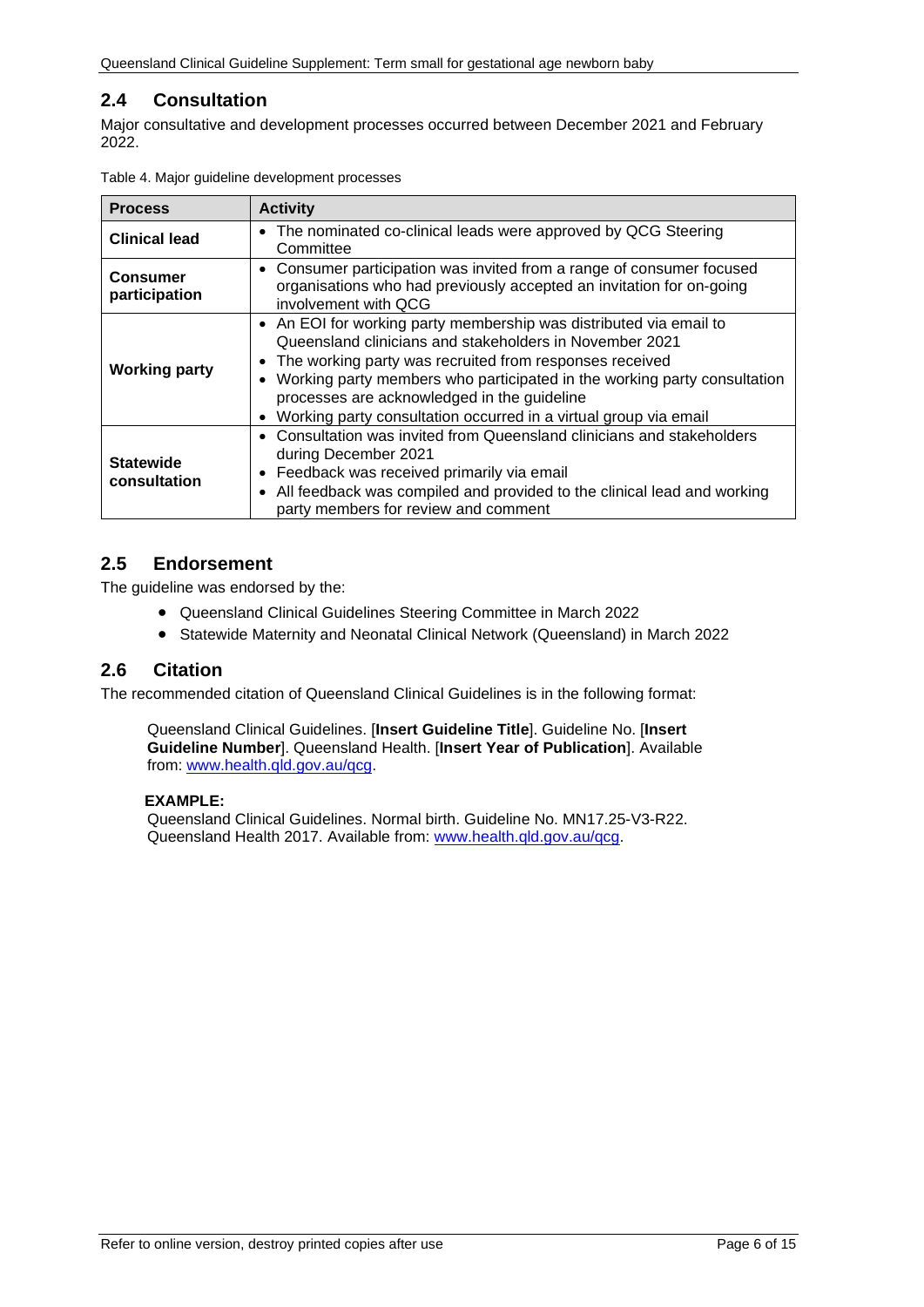# <span id="page-6-0"></span>**3 Levels of evidence**

The levels of evidence identified by the GRADE system were used to inform the summary recommendations. Levels of evidence are outlined in Table 5. [Levels of evidence \(GRADE\)](#page-6-2)

Note that the 'consensus' definition in Table 5. [Levels of evidence \(GRADE\)](#page-6-2) relates to forms of evidence that are not identified by the GRADE system and/or that arise from the clinical experience of the guideline's clinical lead(s) and working party.

<span id="page-6-2"></span>Table 5. Levels of evidence (GRADE)

| <b>GRADE Levels of evidence</b> |                                                                                                                                                                                                                                                               |  |  |
|---------------------------------|---------------------------------------------------------------------------------------------------------------------------------------------------------------------------------------------------------------------------------------------------------------|--|--|
| $1 + +$                         | Evidence obtained from high quality meta-analyses, systematic reviews of<br>RCTs, or RCTs with a very low risk of bias.                                                                                                                                       |  |  |
| $1+$                            | Evidence obtained from well conducted meta-analyses, systematic reviews<br>of RCTs, or RCTs with a low risk of bias.                                                                                                                                          |  |  |
|                                 | Evidence obtained from meta-analyses, systematic reviews or RCTs, or RCTs<br>with a high risk of bias.                                                                                                                                                        |  |  |
| $2 + +$                         | Evidence obtained from high quality systematic reviews of case-control or<br>cohort studies or high quality case-control or cohort studies with a<br>very low risk of confounding, bias, or chance and a high probability that the<br>relationship is causal. |  |  |
| $2+$                            | Evidence obtained from well conducted case-control or cohort studies with<br>a low risk of confounding, bias, or chance and a moderate probability that the<br>relationship is causal.                                                                        |  |  |
| 2-                              | Evidence obtained from case-control or cohort studies with a high risk of<br>confounding, bias, or chance and a significant risk that the relationship is not<br>causal.                                                                                      |  |  |
| 3                               | Evidence obtained from non-analytic studies, e.g. case reports, case series.                                                                                                                                                                                  |  |  |
| 4                               | Expert opinion.                                                                                                                                                                                                                                               |  |  |
| <b>Consensus</b>                | Agreement between clinical lead, working party and other clinical experts.                                                                                                                                                                                    |  |  |

## <span id="page-6-1"></span>**3.1 Summary recommendations**

Summary recommendations and levels of evidence are outlined in Table 6. [Summary](#page-6-3)  [recommendations.](#page-6-3)

<span id="page-6-3"></span>Table 6. Summary recommendations

| <b>Recommendations</b> |                                                                                                                                                               | <b>GRADE of evidence</b> |
|------------------------|---------------------------------------------------------------------------------------------------------------------------------------------------------------|--------------------------|
| 1.                     | Use growth terminology consistent with definitions in the<br>clinical guideline                                                                               | Consensus                |
| 2.                     | Consistently use either the Fenton or WHO growth chart across<br>and within a single service                                                                  | Consensus                |
| 3.                     | Proactively initiate and support care that minimises<br>hypothermia (e.g. skin to skin, thermoneutral environment,<br>delayed bathing, external heat source)  | Consensus                |
| 4.                     | Measure temperature before feeds in the first 24 hours after<br>birth                                                                                         | Consensus                |
| 5.                     | At discharge, transfer anthropometry measures (weight, head<br>circumference, length) to the baby's personal health record (the<br>Red Book) for ongoing care | Consensus                |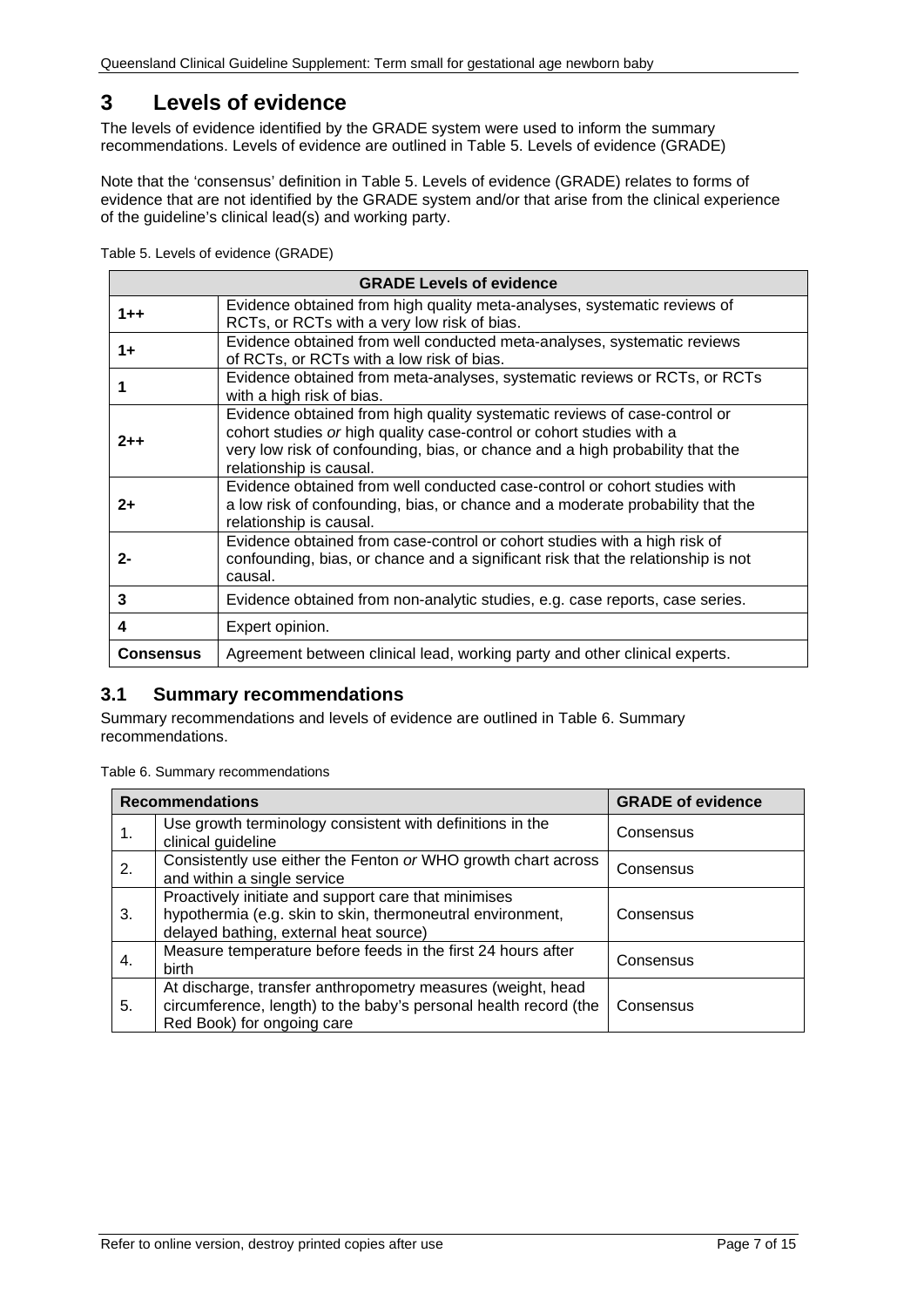# <span id="page-7-0"></span>**4 Implementation**

This guideline is applicable to all Queensland public and private maternity facilities. It can be downloaded in Portable Document Format (PDF) from [www.health.qld.gov.au/qcg](http://www.health.qld.gov.au/qcg)

## <span id="page-7-1"></span>**4.1 Guideline resources**

The following guideline components are provided on the website as separate resources:

- Flowchart: Summary of term small for gestational age newborn baby
- Education resource: Term small for gestational age newborn baby
- Knowledge assessment: Term small for gestational age newborn baby
- Parent information: Small baby born at term

## <span id="page-7-2"></span>**4.2 Suggested resources**

During the development process stakeholders identified additional resources with potential to complement and enhance guideline implementation and application. The following resources have not been sourced or developed by QCG but are suggested as complimentary to the guideline:

• Protocol on maintaining warmth and thermoregulation of the newborn

## <span id="page-7-3"></span>**4.3 Implementation measures**

Suggested activities to assist implementation of the guideline are outlined below.

#### <span id="page-7-4"></span>**4.3.1 QCG measures**

- Notify Chief Executive Officer and relevant stakeholders
- Monitor emerging new evidence to ensure guideline reflects contemporaneous practice
- Capture user feedback
- Record and manage change requests

#### <span id="page-7-5"></span>**4.3.2 Hospital and Health Service measures**

Initiate, promote and support local systems and processes to integrate the guideline into clinical practice, including:

- Hospital and Health Service (HHS) Executive endorse the guidelines and their use in the HHS and communicate this to staff
- Promote the introduction of the guideline to relevant health care professionals
- Support education and training opportunities relevant to the guideline and service capabilities
- Align clinical care with guideline recommendations
- Undertake relevant implementation activities as outlined in the *Guideline implementation checklist* available at [www.health.qld.gov.au/qcg](http://www.health.qld.gov.au/qcg)

#### <span id="page-7-6"></span>**4.3.3 Implications for implementation**

The following areas may have implications for local implementation of the guideline recommendations. It is suggested they be considered for successful guideline implementation.

- Economic considerations including opportunity costs
- Human resource requirements including clinician skill mix and scope of practice
- Clinician education and training
- Equipment and consumables purchase and maintenance
- Consumer acceptance
- Model of care and service delivery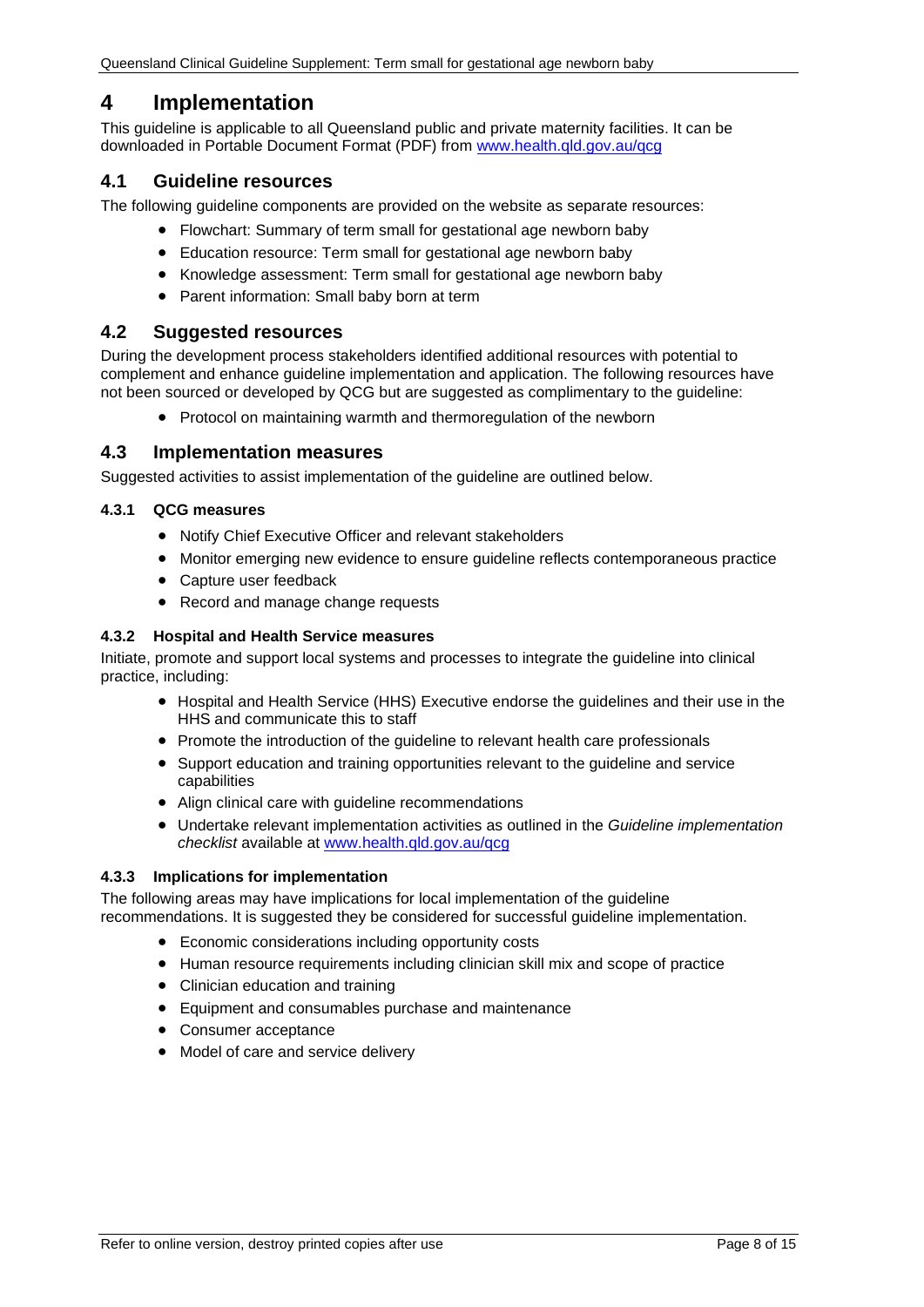## <span id="page-8-0"></span>**4.4 Quality measures**

Auditing of guideline recommendations and content assists with identifying quality of care issues and provides evidence of compliance with the National Safety and Quality Health Service (NSQHS)Standards1 [Refer to Table 7. [NSQHS Standard 1\]](#page-8-2). Suggested audit and quality measures are identified in [Table 8. Clinical quality measures.](#page-8-3)

<span id="page-8-2"></span>Table 7. NSQHS Standard 1

| NSQHS Standard 1: Clinical governance         |                                                                                                                                                                                           |  |  |
|-----------------------------------------------|-------------------------------------------------------------------------------------------------------------------------------------------------------------------------------------------|--|--|
| <b>Clinical performance and effectiveness</b> |                                                                                                                                                                                           |  |  |
| Criterion 1.27:<br><b>Actions required:</b>   |                                                                                                                                                                                           |  |  |
| Evidence based care                           | Provide clinicians with ready access to best-practice<br>a.<br>guidelines, integrated care pathways, clinical pathways and<br>decision support tools relevant to their clinical practice  |  |  |
|                                               | Support clinicians to use the best available evidence,<br>b.<br>including relevant clinical care standards developed by the<br>Australian Commission on Safety and Quality in Health Care |  |  |

<span id="page-8-3"></span>The following clinical quality measures are suggested:

#### Table 8. Clinical quality measures

| <b>No</b>    | Audit criteria                                                                                                                                                       | <b>Guideline section</b>   |
|--------------|----------------------------------------------------------------------------------------------------------------------------------------------------------------------|----------------------------|
|              | Proportion of babies who had their temperature measured<br>within one hour of birth                                                                                  | Section 5.1 Newborn care   |
| $\mathbf{2}$ | Proportion of babies who had their weight, length and head<br>circumference measured and recorded, on the agreed<br>gestational age and sex appropriate growth chart | Section 4.2 Assessment     |
| З.           | Proportion of babies who developed hypothermia<br>o Within first 8 hours of life<br>o During birth admission                                                         | Section 5.1 Newborn care   |
| 4.           | Proportion babies who of babies who were fed third hourly<br>in the first 24 hours of life                                                                           | Section 5.2 Infant feeding |

## <span id="page-8-1"></span>**4.5 Areas for future research**

During development the following areas where identified as having limited or poor quality evidence to inform clinical decision making. Further research in these areas may be useful.

- Evaluation and validation of Australian specific birthweight percentile growth charts<sup>2</sup>
- Health outcomes comparing SGA babies with growth restricted babies using core outcome set and minimum reporting set developed for GRN3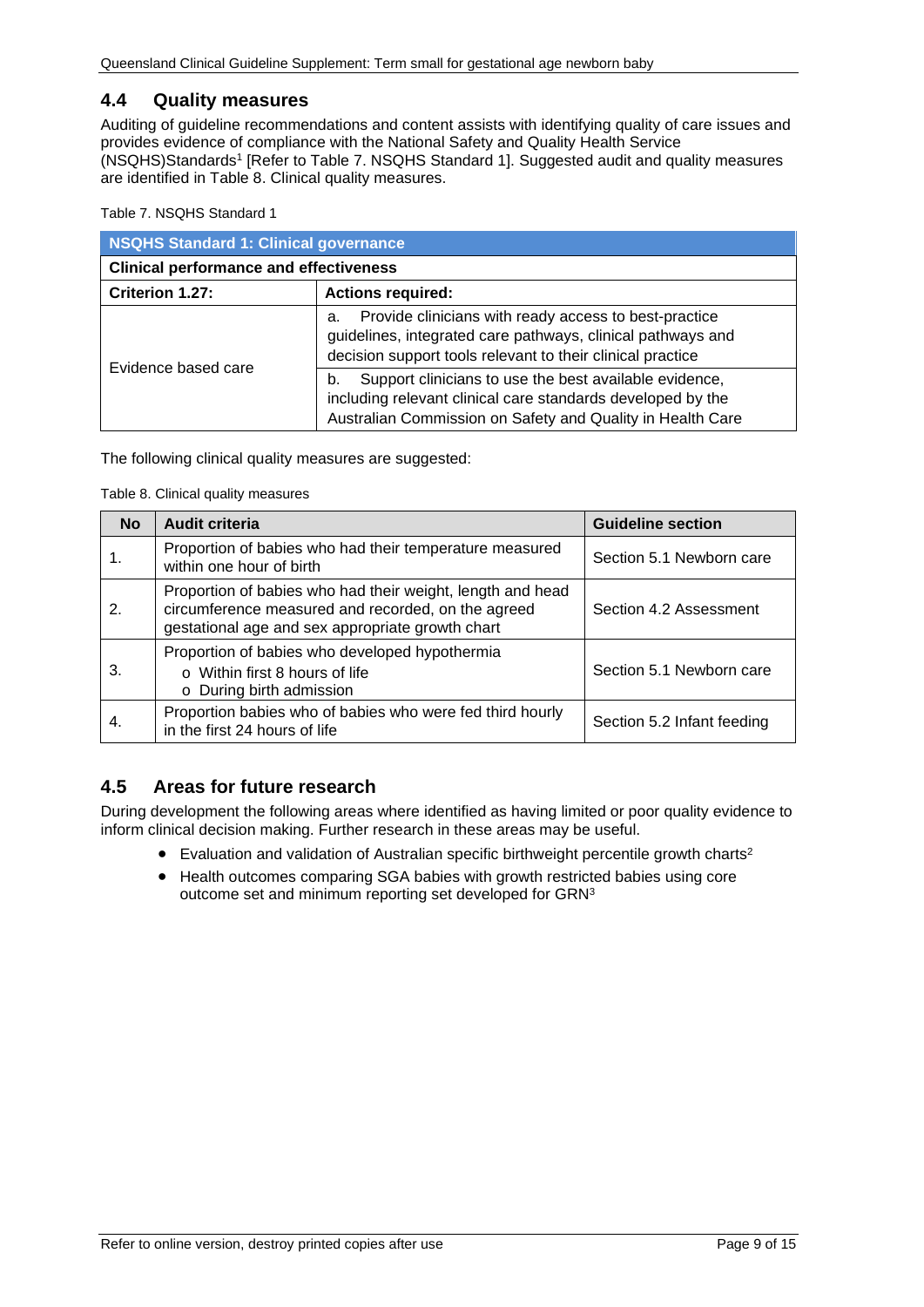## **4.6 Safety and quality**

In conjunction with the Queensland Clinical Guideline *Standard care4*, implementation of this guideline provides evidence of compliance with the National Safety and Quality Health Service Standards.1

Table 9. NSQHS

<span id="page-9-1"></span><span id="page-9-0"></span>

| <b>NSQHS Criteria</b>                                                                                                                                                                                                            | <b>Actions required</b>                                                                                                                                                                                                                                                                                                                                                                                                                                                   | $\boxtimes$ Evidence of compliance                                                                                                                                                                                                                                                                                                                                                                                                                                                                           |  |  |
|----------------------------------------------------------------------------------------------------------------------------------------------------------------------------------------------------------------------------------|---------------------------------------------------------------------------------------------------------------------------------------------------------------------------------------------------------------------------------------------------------------------------------------------------------------------------------------------------------------------------------------------------------------------------------------------------------------------------|--------------------------------------------------------------------------------------------------------------------------------------------------------------------------------------------------------------------------------------------------------------------------------------------------------------------------------------------------------------------------------------------------------------------------------------------------------------------------------------------------------------|--|--|
| <b>NSQHS Standard 1: Clinical governance</b>                                                                                                                                                                                     |                                                                                                                                                                                                                                                                                                                                                                                                                                                                           |                                                                                                                                                                                                                                                                                                                                                                                                                                                                                                              |  |  |
| Patient safety and quality systems<br>Safety and quality systems are<br>integrated with governance processes<br>to enable organisations to actively<br>manage and improve the safety and<br>quality of health care for patients. | Diversity and high risk groups<br>1.15 The health service organisation:<br>a. Identifies the diversity of the consumers using its services<br>b. Identifies groups of patients using its services who are at higher<br>risk of harm<br>c. Incorporates information on the diversity of its consumers and<br>higher-risk groups into the planning and delivery of care                                                                                                     | Assessment and care appropriate to the cohort of patients is<br>☑<br>identified in the guideline<br>High risk groups are identified in the guideline<br>☑<br>The guideline is based on the best available evidence<br>☑                                                                                                                                                                                                                                                                                      |  |  |
| <b>Clinical performance and</b><br>effectiveness<br>The workforce has the right<br>qualifications, skills and supervision to<br>provide safe, high-quality health care to<br>patients.                                           | <b>Evidence based care</b><br>1.27 The health service organisation has processes that:<br>a. Provide clinicians with ready access to best-practice guidelines,<br>integrated care pathways, clinical pathways and decision support<br>tools relevant to their clinical practice<br>b. Support clinicians to use the best available evidence, including<br>relevant clinical care standards developed by the Australian<br>Commission on Safety and Quality in Health Care | Queensland Clinical Guidelines is funded by Queensland Health<br>☑<br>to develop clinical guidelines relevant to the service line to guide<br>safe patient care across Queensland<br>$\boxtimes$ The guideline provides evidence-based and best practice<br>recommendations for care<br>$\boxtimes$ The guideline is endorsed for use in Queensland Health<br>facilities.<br>A desktop icon is available on every Queensland Health<br>computer desktop to provide quick and easy access to the<br>guideline |  |  |
|                                                                                                                                                                                                                                  | Performance management<br>1.22 The health service organisation has valid and reliable<br>performance review processes that:<br>a. Require members of the workforce to regularly take part in a<br>review of their performance<br>b. Identify needs for training and development in safety and quality<br>c. Incorporate information on training requirements into the<br>organisation's training system                                                                   | The guideline has accompanying educational resources to<br>☑<br>support ongoing safety and quality education for identified<br>professional and personal development. The resources are<br>freely available on the internet http://www.health.qld.gov.au/qcg                                                                                                                                                                                                                                                 |  |  |
| Patient safety and quality systems<br>Safety and quality systems are<br>integrated with governance processes<br>to enable organisations to actively<br>manage and improve the safety and<br>quality of health care for patients. | <b>Policies and procedures</b><br>1.7 The health service organisation uses a risk management<br>approach to:<br>a. Set out, review, and maintain the currency and effectiveness of,<br>policies, procedures and protocols<br>b. Monitor and take action to improve adherence to policies,<br>procedures and protocols<br>c. Review compliance with legislation, regulation and jurisdictional<br>requirements                                                             | $\boxtimes$ QCG has established processes to review and maintain all<br>guidelines and associated resources<br>☑ Change requests are managed to ensure currency of published<br>guidelines<br>Implementation tools and checklist are provided to assist with<br>☑<br>adherence to guidelines<br>Suggested audit criteria are provided in guideline supplement<br>☑<br>The guidelines comply with legislation, regulation and<br>☑<br>jurisdictional requirements                                             |  |  |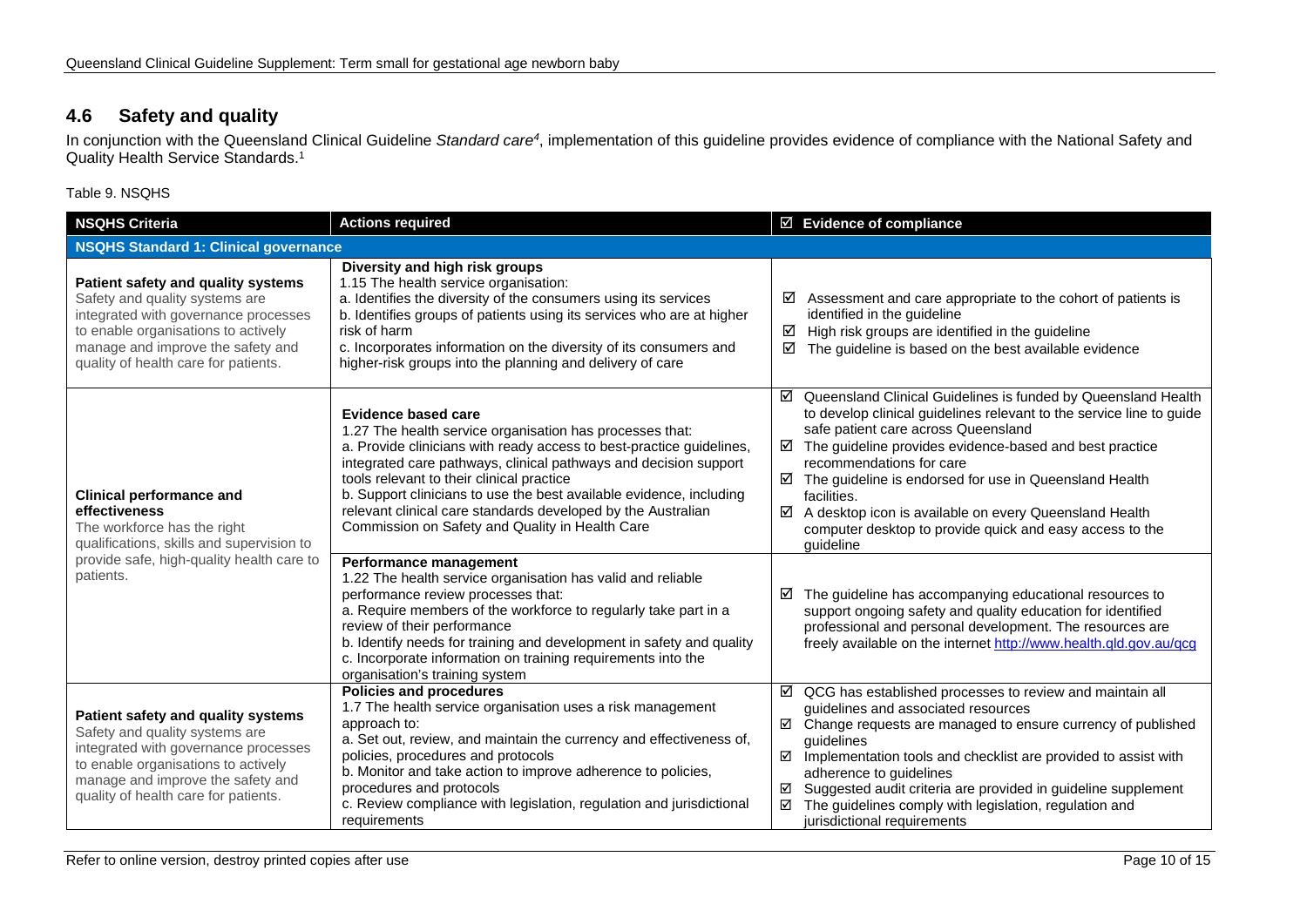| <b>NSQHS Criteria</b>                                                                                                                                                 | <b>Actions required</b>                                                                                                                                                                                                                                                                                                                                                                                                                                                                                                                                                                                                                                                                                                                                                                                                                                                                                                                                                                         | ☑ Evidence of compliance                                                                                                                                                                                                                                                                                                                                                                                                                                                 |  |
|-----------------------------------------------------------------------------------------------------------------------------------------------------------------------|-------------------------------------------------------------------------------------------------------------------------------------------------------------------------------------------------------------------------------------------------------------------------------------------------------------------------------------------------------------------------------------------------------------------------------------------------------------------------------------------------------------------------------------------------------------------------------------------------------------------------------------------------------------------------------------------------------------------------------------------------------------------------------------------------------------------------------------------------------------------------------------------------------------------------------------------------------------------------------------------------|--------------------------------------------------------------------------------------------------------------------------------------------------------------------------------------------------------------------------------------------------------------------------------------------------------------------------------------------------------------------------------------------------------------------------------------------------------------------------|--|
| <b>NSQHS Standard 2: Partnering with Consumers</b>                                                                                                                    |                                                                                                                                                                                                                                                                                                                                                                                                                                                                                                                                                                                                                                                                                                                                                                                                                                                                                                                                                                                                 |                                                                                                                                                                                                                                                                                                                                                                                                                                                                          |  |
| <b>Health literacy</b><br>Health service organisations<br>communicate with consumers in a way<br>that supports effective partnerships.                                | Communication that supports effective partnerships<br>2.8 The health service organisation uses communication<br>mechanisms that are tailored to the diversity of the consumers who<br>use its services and, where relevant, the diversity of the local<br>community<br>2.9 Where information for patients, carers, families and consumers<br>about health and health services is developed internally, the<br>organisation involves consumers in its development and review<br>2.10 The health service organisation supports clinicians to<br>communicate with patients, carers, families and consumers about<br>health and health care so that:<br>a. Information is provided in a way that meets the needs of patients,<br>carers, families and consumers<br>b. Information provided is easy to understand and use<br>c. The clinical needs of patients are addressed while they are in the<br>health service organisation<br>d. Information needs for ongoing care are provided on discharge | $\boxtimes$ Consumer consultation was sought and obtained during the<br>development of the guideline. Refer to the acknowledgement<br>section of the guideline for details<br>Consumer information is developed to align with the guideline<br>☑<br>and included consumer involvement during development and<br>review<br>☑<br>The consumer information was developed using plain English<br>and with attention to literacy and ease of reading needs of the<br>consumer |  |
| Partnering with consumers in<br>organisational design and<br>governance<br>Consumers are partners in the design<br>and governance of the organisation.                | Partnerships in healthcare governance planning, design,<br>measurement and evaluation<br>2.11 The health service organisation:<br>a. Involves consumers in partnerships in the governance of, and to<br>design, measure and evaluate, health care<br>b. Has processes so that the consumers involved in these<br>partnerships reflect the diversity of consumers who use the service<br>or, where relevant, the diversity of the local community<br>2.14 The health service organisation works in partnership with<br>consumers to incorporate their views and experiences into training<br>and education for the workforce                                                                                                                                                                                                                                                                                                                                                                     | $\boxtimes$ Consumers are members of guideline working parties<br>$\boxtimes$ The guideline is based on the best available evidence<br>$\boxtimes$ The guidelines and consumer information are endorsed by the<br>QCG and Queensland Statewide Maternity and Neonatal Clinical<br>Network Steering Committees which includes consumer<br>membership                                                                                                                      |  |
| <b>NSQHS Standard 5: Comprehensive care</b>                                                                                                                           |                                                                                                                                                                                                                                                                                                                                                                                                                                                                                                                                                                                                                                                                                                                                                                                                                                                                                                                                                                                                 |                                                                                                                                                                                                                                                                                                                                                                                                                                                                          |  |
| <b>Clinical governance and quality</b><br>improvement to support<br>comprehensive care<br>Systems are in place to support<br>clinicians to deliver comprehensive care | Integrating clinical governance<br>5.1 Clinicians use the safety and quality systems from the Clinical<br>Governance Standard when:<br>a. Implementing policies and procedures for comprehensive care<br>b. Managing risks associated with comprehensive care<br>c. Identifying training requirements to deliver comprehensive care<br><b>Partnering with consumers</b><br>5.3 Clinicians use organisational processes from the Partnering with<br>Consumers Standard when providing comprehensive care to:<br>a. Actively involve patients in their own care<br>b. Meet the patient's information needs<br>c. Share decision-making                                                                                                                                                                                                                                                                                                                                                            | $\boxtimes$ The guideline has accompanying educational resources to<br>support ongoing safety and quality education for identified<br>professional and personal development. The resources are<br>freely available on the internet http://www.health.qld.gov.au/qcg<br>$\boxtimes$ The guideline provides evidence-based and best practice<br>recommendations for care<br>$\boxtimes$ Consumer information is developed for the guideline                                |  |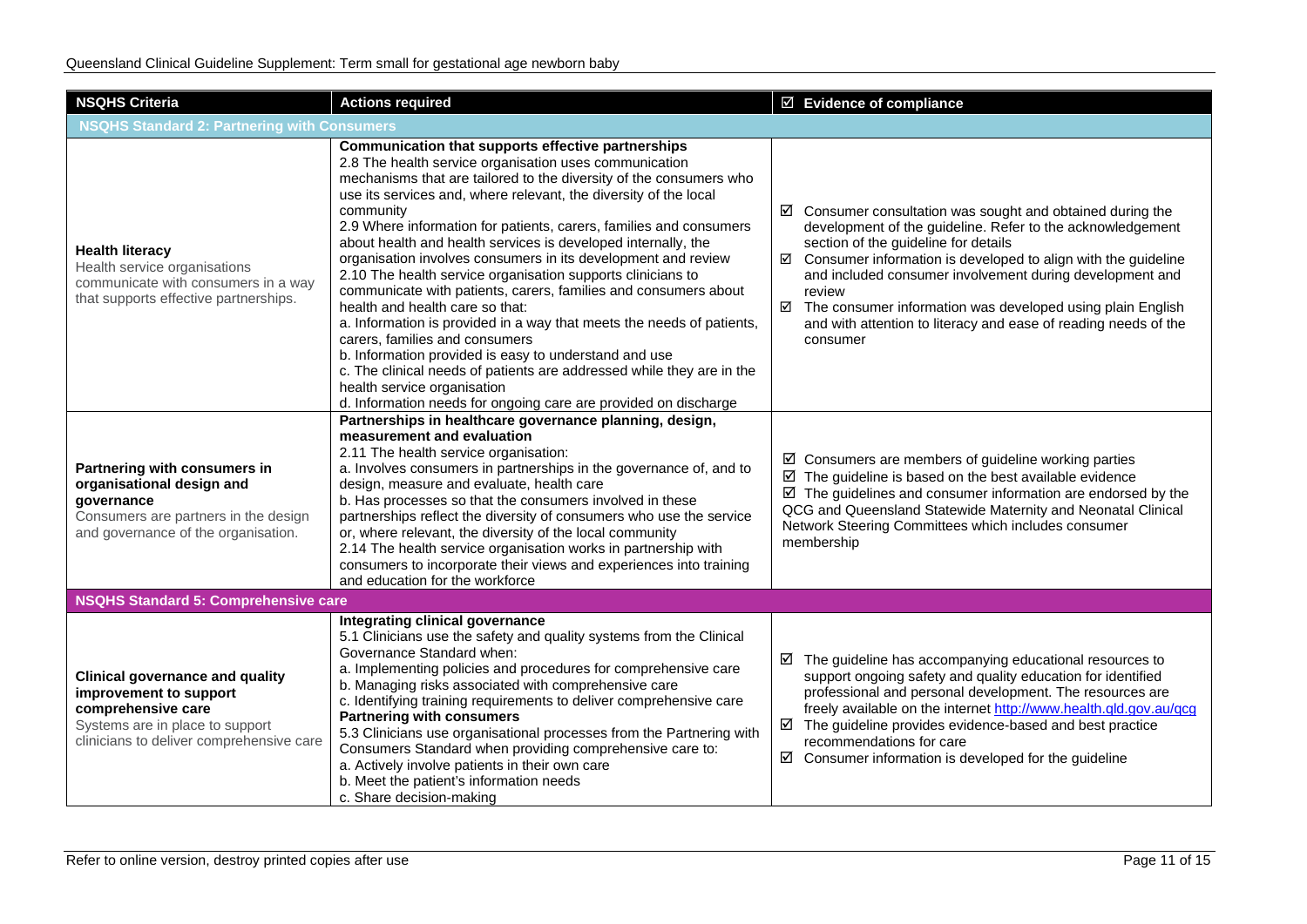| <b>NSQHS Criteria</b>                                                                                                                                                                                                                         | <b>Actions required</b>                                                                                                                                                                                                                                                                                                                                                                                                                                                                                                                                                                                                                                                                                                                                                                                                                                                                                                                                                                                                                                                                                                                                                                                                                                                                            | $\boxtimes$ Evidence of compliance                                                                                                                                                                                                                                                                                                                                                                                                                                                                           |  |  |
|-----------------------------------------------------------------------------------------------------------------------------------------------------------------------------------------------------------------------------------------------|----------------------------------------------------------------------------------------------------------------------------------------------------------------------------------------------------------------------------------------------------------------------------------------------------------------------------------------------------------------------------------------------------------------------------------------------------------------------------------------------------------------------------------------------------------------------------------------------------------------------------------------------------------------------------------------------------------------------------------------------------------------------------------------------------------------------------------------------------------------------------------------------------------------------------------------------------------------------------------------------------------------------------------------------------------------------------------------------------------------------------------------------------------------------------------------------------------------------------------------------------------------------------------------------------|--------------------------------------------------------------------------------------------------------------------------------------------------------------------------------------------------------------------------------------------------------------------------------------------------------------------------------------------------------------------------------------------------------------------------------------------------------------------------------------------------------------|--|--|
| <b>NSQHS Standard 6: Communicating for safety</b>                                                                                                                                                                                             |                                                                                                                                                                                                                                                                                                                                                                                                                                                                                                                                                                                                                                                                                                                                                                                                                                                                                                                                                                                                                                                                                                                                                                                                                                                                                                    |                                                                                                                                                                                                                                                                                                                                                                                                                                                                                                              |  |  |
| <b>Clinical governance and quality</b><br>improvement to support effective<br>communication<br>Systems are in place for effective and<br>coordinated communication that<br>supports the delivery of continuous and<br>safe care for patients. | Integrating clinical governance<br>6.1 Clinicians use the safety and quality systems from the Clinical<br>Governance Standard when:<br>a. Implementing policies and procedures to support effective clinical<br>communication<br>b. Managing risks associated with clinical communication<br>c. Identifying training requirements for effective and coordinated<br>clinical communication<br><b>Partnering with consumers</b><br>6.3 Clinicians use organisational processes from the Partnering with<br>Consumers Standard to effectively communicate with patients,<br>carers and families during high-risk situations to:<br>a. Actively involve patients in their own care<br>b. Meet the patient's information needs<br>c. Share decision-making<br>Organisational processes to support effective communication<br>6.4 The health service organisation has clinical communications<br>processes to support effective communication when:<br>a. Identification and procedure matching should occur<br>b. All or part of a patient's care is transferred within the organisation,<br>between multidisciplinary teams, between clinicians or between<br>organisations; and on discharge<br>c. Critical information about a patient's care, including information on<br>risks, emerges or changes | $\boxtimes$ Requirements for effective clinical communication by clinicians<br>are identified<br>$\boxtimes$ The guideline provides evidence-based and best practice<br>recommendations for communication between clinicians<br>$\boxtimes$ The guideline provides evidence-based and best practice<br>recommendations for communication with patients, carers and<br>families<br>The guideline provides evidence-based and best practice<br>☑<br>recommendations for discharge planning and follow -up care |  |  |
| <b>Communication of critical</b><br>information<br>Systems to effectively communicate<br>critical information and risks when they<br>emerge or change are used to ensure<br>safe patient care.                                                | <b>Communicating critical information</b><br>6.9 Clinicians and multidisciplinary teams use clinical<br>communication processes to effectively communicate critical<br>information, alerts and risks, in a timely way, when they emerge or<br>change to:<br>a. Clinicians who can make decisions about care<br>b. Patients, carers and families, in accordance with the wishes of the<br>patient<br>6.10 The health service organisation ensures that there are<br>communication processes for patients, carers and families to directly<br>communicate critical information and risks about care to clinicians                                                                                                                                                                                                                                                                                                                                                                                                                                                                                                                                                                                                                                                                                    | $\boxtimes$ Requirements for effective clinical communication of critical<br>information are identified<br>$\boxtimes$ Requirements for escalation of care are identified                                                                                                                                                                                                                                                                                                                                    |  |  |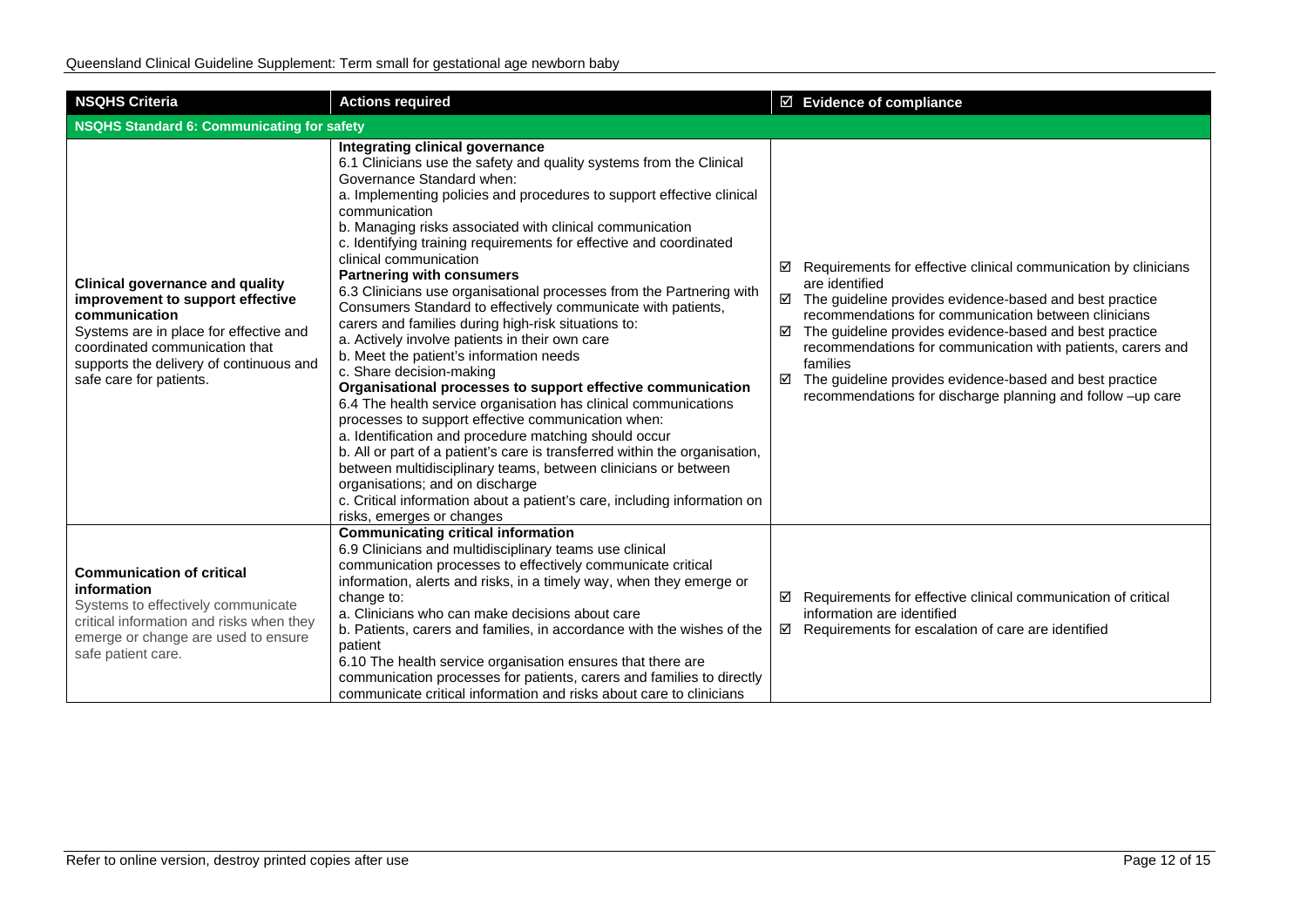| <b>NSQHS Criteria</b>                                                                                                                                                                        | <b>Actions required</b>                                                                                                                                                                                                                                                                                                                                                                                                                                                                                                                                                                                                                                                                                                                                                                                                                                                                                                                                                                             | $\boxtimes$ Evidence of compliance                                                                                                                                                    |  |  |
|----------------------------------------------------------------------------------------------------------------------------------------------------------------------------------------------|-----------------------------------------------------------------------------------------------------------------------------------------------------------------------------------------------------------------------------------------------------------------------------------------------------------------------------------------------------------------------------------------------------------------------------------------------------------------------------------------------------------------------------------------------------------------------------------------------------------------------------------------------------------------------------------------------------------------------------------------------------------------------------------------------------------------------------------------------------------------------------------------------------------------------------------------------------------------------------------------------------|---------------------------------------------------------------------------------------------------------------------------------------------------------------------------------------|--|--|
| NSQHS Standard 6: Communicating for safety (continued)                                                                                                                                       |                                                                                                                                                                                                                                                                                                                                                                                                                                                                                                                                                                                                                                                                                                                                                                                                                                                                                                                                                                                                     |                                                                                                                                                                                       |  |  |
| <b>Correct identification and procedure</b><br>matching<br>Systems to maintain the identity of the<br>patient are used to ensure that the<br>patient receives the care intended for<br>them. | Correct identification and procedure matching<br>6.5 The health service organisation:<br>a. Defines approved identifiers for patients according to best-<br>practice guidelines<br>b. Requires at least three approved identifiers on registration and<br>admission; when care, medication, therapy and other services are<br>provided; and when clinical handover, transfer or discharge<br>documentation is generated                                                                                                                                                                                                                                                                                                                                                                                                                                                                                                                                                                             | Requirements for safe and for correct patient identification are<br>☑<br>identified                                                                                                   |  |  |
| <b>Communicating at clinical handover</b><br>Processes for structured clinical<br>handover are used to effectively<br>communicate about the health care of<br>patients.                      | <b>Clinical handover</b><br>6.7 The health service organisation, in collaboration with clinicians,<br>defines the:<br>a. Minimum information content to be communicated at clinical<br>handover, based on best-practice guidelines<br>b. Risks relevant to the service context and the particular needs of<br>patients, carers and families<br>c. Clinicians who are involved in the clinical handover<br>6.8 Clinicians use structured clinical handover processes that<br>include:<br>a. Preparing and scheduling clinical handover<br>b. Having the relevant information at clinical handover<br>c. Organising relevant clinicians and others to participate in clinical<br>handover<br>d. Being aware of the patient's goals and preferences<br>e. Supporting patients, carers and families to be involved in clinical<br>handover, in accordance with the wishes of the patient<br>f. Ensuring that clinical handover results in the transfer of<br>responsibility and accountability for care | The guideline acknowledges the need for local protocols to<br>☑<br>support transfer of information, professional responsibility and<br>accountability for some or all aspects of care |  |  |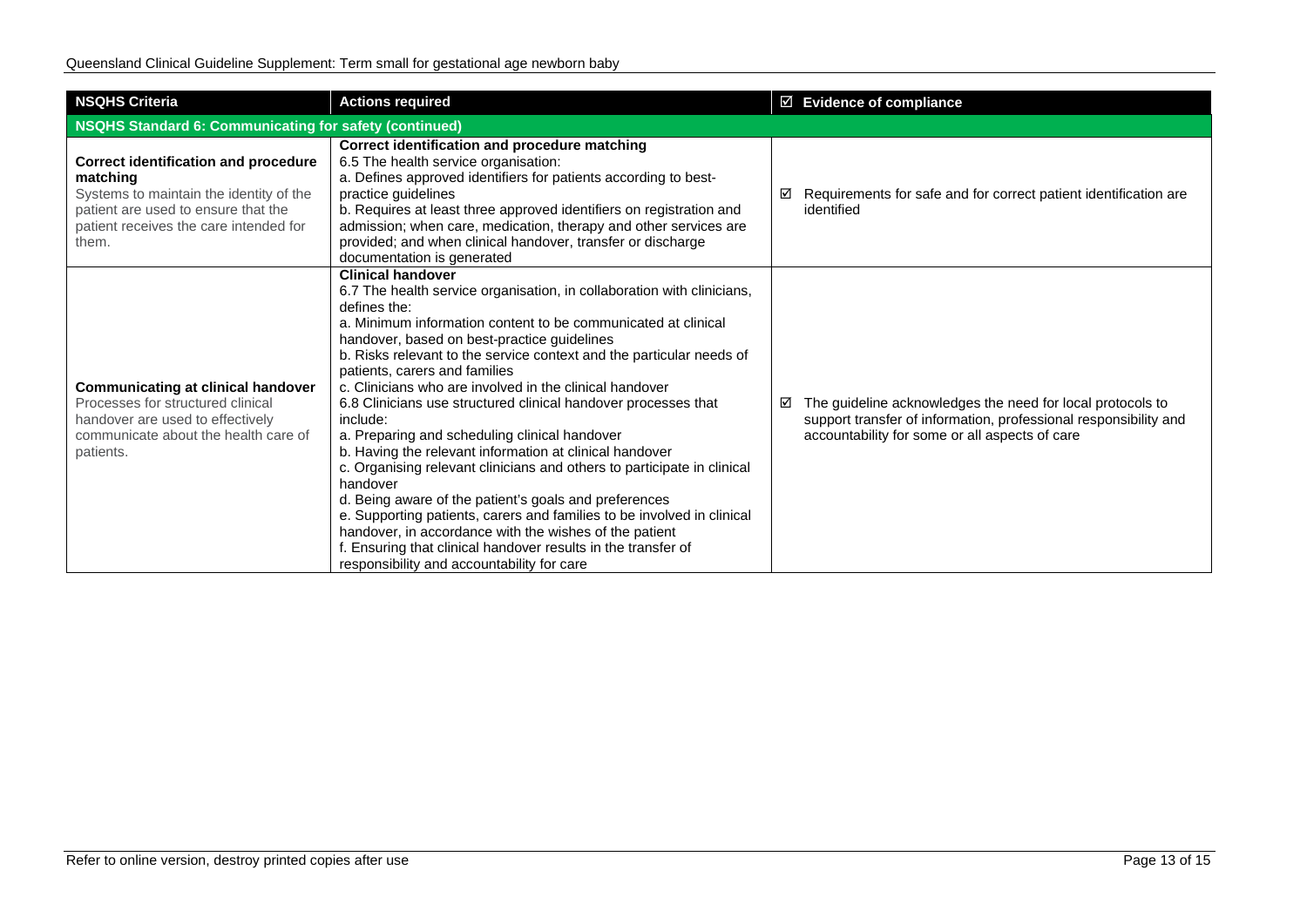| <b>NSQHS Criteria</b>                                                                                                                                                                                                                                                                              | <b>Actions required</b>                                                                                                                                                                                                                                                                                                                                                                                                                                                                                                                                                                                                                                                                                                                                                                                                                                                                                                                                                                                                                                                                                                                                                                                                              | $\boxtimes$ Evidence of compliance                                                                                                                                                                                                                                                    |  |  |
|----------------------------------------------------------------------------------------------------------------------------------------------------------------------------------------------------------------------------------------------------------------------------------------------------|--------------------------------------------------------------------------------------------------------------------------------------------------------------------------------------------------------------------------------------------------------------------------------------------------------------------------------------------------------------------------------------------------------------------------------------------------------------------------------------------------------------------------------------------------------------------------------------------------------------------------------------------------------------------------------------------------------------------------------------------------------------------------------------------------------------------------------------------------------------------------------------------------------------------------------------------------------------------------------------------------------------------------------------------------------------------------------------------------------------------------------------------------------------------------------------------------------------------------------------|---------------------------------------------------------------------------------------------------------------------------------------------------------------------------------------------------------------------------------------------------------------------------------------|--|--|
| <b>NSQHS Standard 8: Recognising and responding to acute deterioration</b>                                                                                                                                                                                                                         |                                                                                                                                                                                                                                                                                                                                                                                                                                                                                                                                                                                                                                                                                                                                                                                                                                                                                                                                                                                                                                                                                                                                                                                                                                      |                                                                                                                                                                                                                                                                                       |  |  |
| <b>Clinical governance and quality</b><br>improvement to support recognition<br>and response systems<br>Organisation-wide systems are used to<br>support and promote detection and<br>recognition of acute deterioration, and<br>the response to patients whose<br>condition acutely deteriorates. | Integrating clinical governance<br>8.1 Clinicians use the safety and quality systems from the Clinical<br>Governance Standard when:<br>a. Implementing policies and procedures for recognising and<br>responding to acute deterioration<br>b. Managing risks associated with recognising and responding to<br>acute deterioration<br>c. Identifying training requirements for recognising and responding<br>to acute deterioration<br><b>Partnering with consumers</b><br>8.3 Clinicians use organisational processes from the Partnering with<br>Consumers Standard when recognising and responding to acute<br>deterioration to:<br>a. Actively involve patients in their own care<br>b. Meet the patient's information needs<br>c. Share decision-making<br>Recognising acute deterioration<br>8.4 The health service organisation has processes for clinicians to<br>detect acute physiological deterioration that require clinicians to:<br>a. Document individualised vital sign monitoring plans<br>b. Monitor patients as required by their individualised monitoring<br>plan<br>c. Graphically document and track changes in agreed observations<br>to detect acute deterioration over time, as appropriate for the patient | The guideline is consistent with National Consensus statements<br>recommendations<br>The guideline recommends use of tools consistent with the<br>☑<br>principles of recognising and responding to clinical deterioration<br>Consumer information is developed for the guideline<br>☑ |  |  |